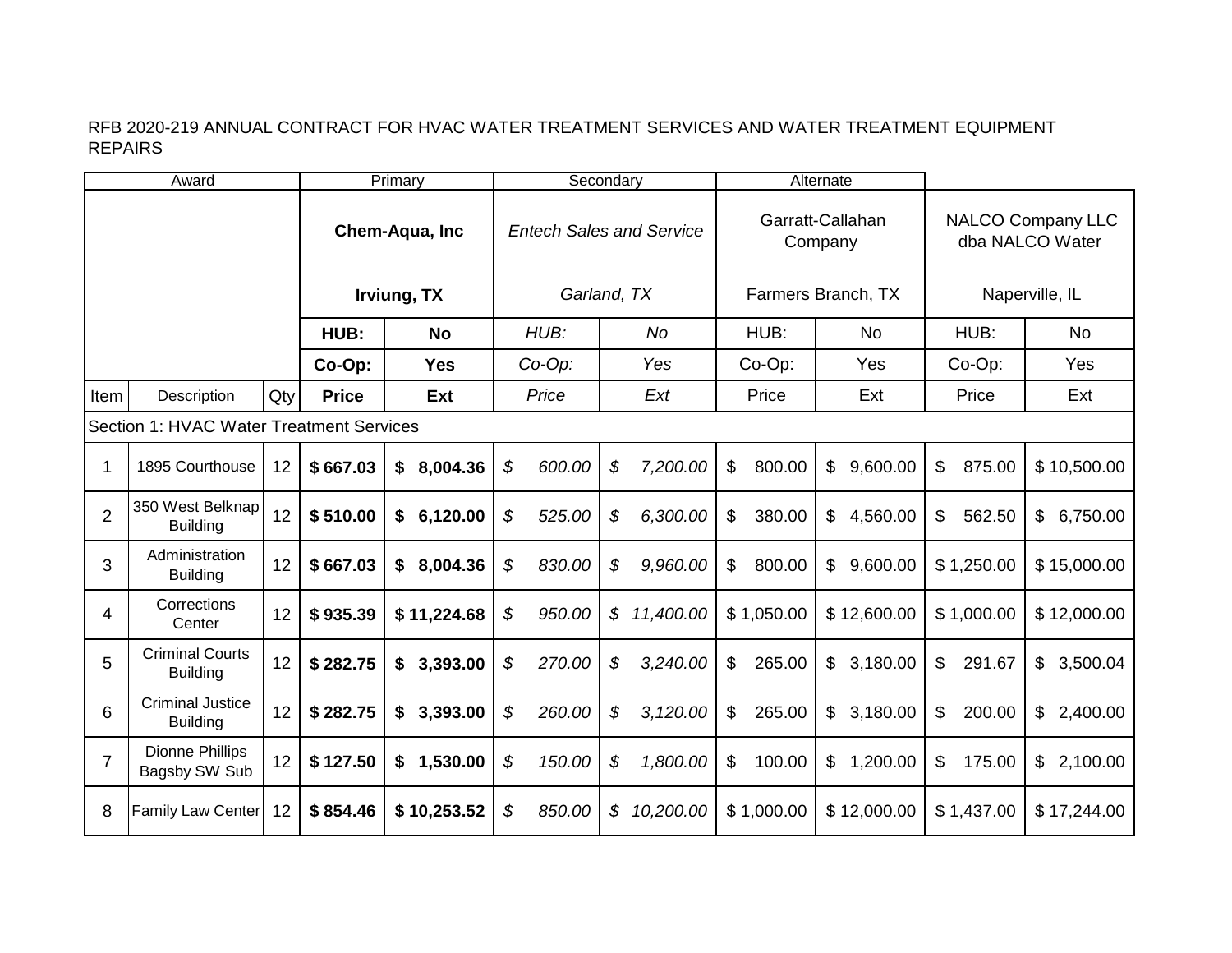|      | Award                                 |      |                | Primary        | Secondary     |             |     |                                 |                          | Alternate                   |                                             |                            |  |
|------|---------------------------------------|------|----------------|----------------|---------------|-------------|-----|---------------------------------|--------------------------|-----------------------------|---------------------------------------------|----------------------------|--|
|      |                                       |      | Chem-Aqua, Inc |                |               |             |     | <b>Entech Sales and Service</b> |                          | Garratt-Callahan<br>Company | <b>NALCO Company LLC</b><br>dba NALCO Water |                            |  |
|      |                                       |      | Irviung, TX    |                |               | Garland, TX |     |                                 |                          | Farmers Branch, TX          | Naperville, IL                              |                            |  |
|      |                                       | HUB: | <b>No</b>      |                | HUB:          |             | No  | HUB:                            | No                       | HUB:                        | <b>No</b>                                   |                            |  |
|      |                                       |      | Co-Op:         | <b>Yes</b>     | $Co-Op$ :     |             | Yes |                                 | Co-Op:                   | Yes                         | Co-Op:                                      | Yes                        |  |
| Item | Description                           | Qty  | <b>Price</b>   | Ext            | Price         |             | Ext |                                 | Price                    | Ext                         | Price                                       | Ext                        |  |
| 9    | Lon Evans<br><b>Correction Center</b> | 12   | \$854.46       | \$10,253.52    | \$            | 600.00      | \$  | 7,200.00                        | \$1,000.00               | \$12,000.00                 | 625.00<br>\$                                | \$7,500.00                 |  |
| 10   | Medical<br><b>Examiner's Office</b>   | 12   | \$964.71       | \$11,576.52    | \$            | 742.00      | \$  | 8,904.00                        | \$1,125.00               | \$13,500.00                 | \$<br>937.50                                | \$11,250.00                |  |
| 11   | <b>Northeast Annex</b>                | 12   | \$459.00       | \$5,508.00     | \$            | 487.50      | \$  | 5,850.00                        | \$<br>100.00             | 1,200.00<br>\$              | 758.33<br>\$                                | 9,099.96<br>$\mathbb{S}^-$ |  |
| 12   | <b>Northeast</b><br>Courthouse        | 12   | \$283.33       | 3,399.96<br>\$ | \$            | 487.50      | \$  | 5,850.00                        | $\mathfrak{S}$<br>100.00 | 1,200.00<br>\$              | 758.33<br>\$                                | 9,099.96<br>\$             |  |
| 13   | Northwest<br>Subcourthouse            | 12   | \$127.50       | \$1,530.00     | \$            | 150.00      | \$  | 1,800.00                        | $\mathfrak{S}$<br>100.00 | 1,200.00<br>\$              | \$<br>175.00                                | \$2,100.00                 |  |
| 14   | Plaza Building                        | 12   | \$867.58       | \$10,410.96    | $\mathcal{S}$ | 1,080.00    | \$  | 12,960.00                       | \$1,025.00               | \$12,300.00                 | \$2,258.33                                  | \$27,099.96                |  |
| 15   | Subcourthouse at<br>Mansfield         | 12   | \$127.50       | 1,530.00<br>\$ | \$            | 150.00      | \$  | 1,800.00                        | \$<br>100.00             | 1,200.00<br>\$              | \$<br>175.00                                | \$2,100.00                 |  |
| 16   | Subcourthouse in<br>Arlington         | 12   | \$127.50       | 1,530.00<br>\$ | \$            | 150.00      | \$  | 1,800.00                        | \$<br>430.00             | 5,160.00<br>\$              | 175.00<br>\$                                | 2,100.00<br>\$             |  |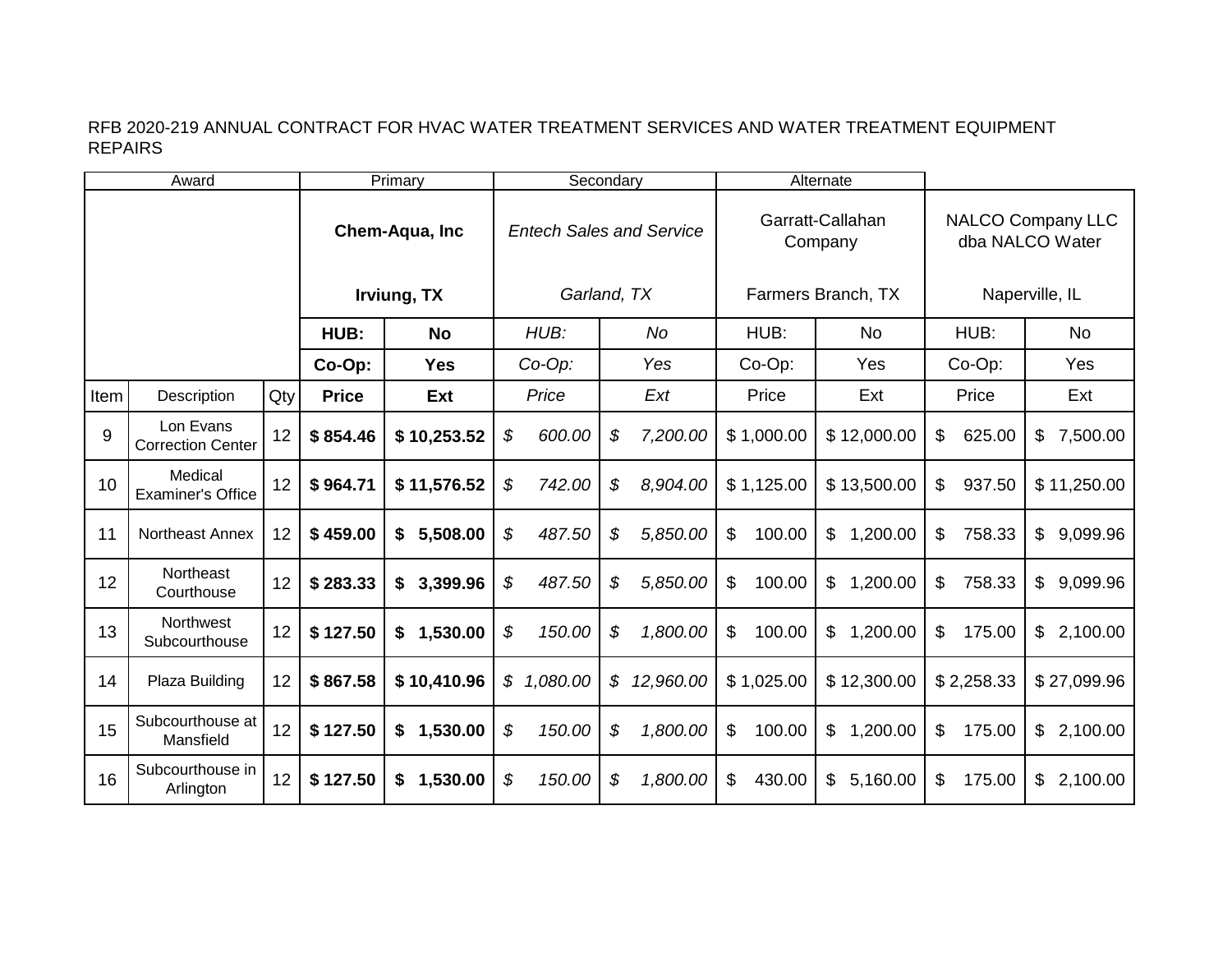|                           | Award                                                   |             |                | Primary        | Secondary |                                 |                            |                    |                           | Alternate                   |                |                                             |                |            |              |             |  |
|---------------------------|---------------------------------------------------------|-------------|----------------|----------------|-----------|---------------------------------|----------------------------|--------------------|---------------------------|-----------------------------|----------------|---------------------------------------------|----------------|------------|--------------|-------------|--|
|                           |                                                         |             | Chem-Aqua, Inc |                |           | <b>Entech Sales and Service</b> |                            |                    |                           | Garratt-Callahan<br>Company |                | <b>NALCO Company LLC</b><br>dba NALCO Water |                |            |              |             |  |
|                           |                                                         |             | Irviung, TX    |                |           | Garland, TX                     |                            | Farmers Branch, TX |                           |                             |                |                                             | Naperville, IL |            |              |             |  |
|                           |                                                         |             | HUB:           | <b>No</b>      | HUB:      |                                 | <b>No</b>                  |                    | HUB:                      |                             | <b>No</b>      |                                             | HUB:           |            | <b>No</b>    |             |  |
|                           |                                                         |             | Co-Op:         | <b>Yes</b>     | Co-Op:    |                                 |                            | Yes                | Co-Op:                    |                             | Yes            |                                             | Co-Op:         |            | Yes          |             |  |
| Item                      | Description                                             | Qty         | <b>Price</b>   | Ext            |           | Price                           |                            | Ext                |                           | Price                       |                | Ext                                         |                | Price      |              | Ext         |  |
| 17                        | Tim Curry<br><b>Criminal Justice</b><br>Center          | 12          | \$667.03       | \$8,004.36     | \$        | 800.00                          | \$                         | 9,600.00           | $\mathfrak{S}$            | 800.00                      | $\mathfrak{S}$ | 9,600.00                                    |                | \$1,687.50 |              | \$20,250.00 |  |
| 18                        | Tom Vandergriff Civil<br><b>Courts Building</b>         | 12          | \$706.73       | \$8,480.76     | \$        | 850.00                          | $\boldsymbol{\mathcal{S}}$ | 10,200.00          | \$                        | 850.00                      |                | \$10,200.00                                 |                | \$1,312.50 |              | \$15,750.00 |  |
| 19                        | <b>Additional Water</b><br><b>Testing Services</b>      | 6           | \$200.00       | 1,200.00<br>\$ | \$        | 350.00                          | \$                         | 2,100.00           | $\boldsymbol{\mathsf{S}}$ | 25.00                       | \$             | 150.00                                      | \$             | 185.00     | \$           | 1,110.00    |  |
| <b>Subtotal Section 1</b> |                                                         |             | \$             | 115,347.00     | \$        |                                 |                            | 121,284.00         | \$                        |                             |                | 123,630.00                                  | \$             |            |              | 176,953.92  |  |
|                           | <b>Section 2: Repair Service</b>                        |             |                |                |           |                                 |                            |                    |                           |                             |                |                                             |                |            |              |             |  |
|                           | Hourly Labor<br>Rate, Normal, M-<br>F, 8:00a - 5:00p    | 20          | \$125.00       | \$2,500.00     | \$        | 100.00                          | \$                         | 2,000.00           | $\boldsymbol{\mathsf{S}}$ |                             | \$             |                                             | $\mathfrak{L}$ | 85.00      | $\mathbb{S}$ | 1,700.00    |  |
| $\overline{2}$            | Hourly Labor<br>Rate, Afterhours,<br>M-F, 5:01p - 7:59a | $\mathbf 1$ | \$125.00       | 125.00<br>\$   | \$        | 150.00                          | \$                         | 150.00             | \$                        |                             | \$             |                                             | \$             | 127.50     | \$           | 127.50      |  |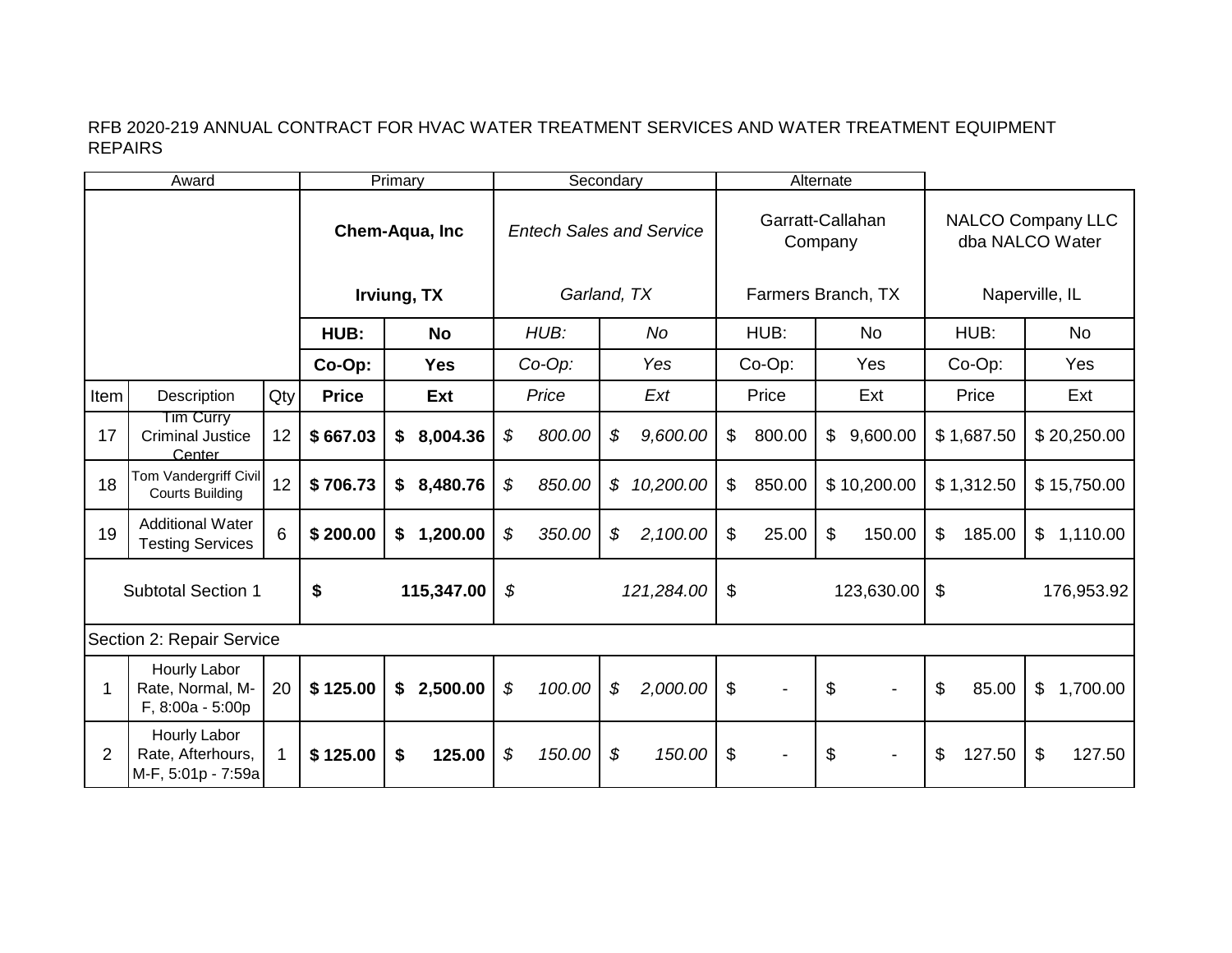|                                 | Award                                          |                  | Primary        |           |                  |                                 | Secondary   |                            |          |                             | Alternate          |                                          |                          |                                             |        |                         |        |
|---------------------------------|------------------------------------------------|------------------|----------------|-----------|------------------|---------------------------------|-------------|----------------------------|----------|-----------------------------|--------------------|------------------------------------------|--------------------------|---------------------------------------------|--------|-------------------------|--------|
|                                 |                                                |                  | Chem-Aqua, Inc |           |                  | <b>Entech Sales and Service</b> |             |                            |          | Garratt-Callahan<br>Company |                    |                                          |                          | <b>NALCO Company LLC</b><br>dba NALCO Water |        |                         |        |
|                                 |                                                |                  | Irviung, TX    |           |                  |                                 | Garland, TX |                            |          |                             | Farmers Branch, TX |                                          | Naperville, IL           |                                             |        |                         |        |
|                                 |                                                |                  | HUB:           | <b>No</b> |                  | HUB:                            |             | <b>No</b>                  |          | HUB:                        |                    | <b>No</b>                                |                          | HUB:                                        |        | <b>No</b>               |        |
|                                 |                                                |                  | Co-Op:         |           | <b>Yes</b>       | $Co-Op$ :                       |             |                            | Yes      | Co-Op:                      |                    | Yes                                      |                          | Co-Op:                                      |        | Yes                     |        |
| Item                            | Description                                    | Qty              | <b>Price</b>   |           | Ext              |                                 | Price       |                            | Ext      |                             | Price              | Ext                                      |                          | Price                                       |        | Ext                     |        |
| 3                               | Hourly Labor<br>Rate, Weekend<br>and Holiday   | $\mathbf{1}$     | \$125.00       | \$        | 125.00           | \$                              | 150.00      | $\boldsymbol{\mathcal{S}}$ | 150.00   | $\$\$                       |                    | $\boldsymbol{\mathsf{S}}$                | $\overline{\phantom{a}}$ | \$                                          | 170.00 | $\sqrt[6]{\frac{1}{2}}$ | 170.00 |
| Parts Mark-Up                   |                                                |                  | 10%            |           |                  |                                 | 30%         |                            |          |                             | 0%                 |                                          |                          |                                             | 15%    |                         |        |
| <b>Subtotal Section 2</b>       |                                                |                  | \$<br>2,750.00 |           |                  | \$<br>2,300.00                  |             |                            | \$       |                             |                    |                                          | \$<br>1,997.50           |                                             |        |                         |        |
|                                 | <b>Bid Total</b>                               | \$<br>118,097.00 |                |           | \$<br>123,584.00 |                                 |             | \$<br>123,630.00           |          |                             |                    | $\boldsymbol{\mathsf{\$}}$<br>178,951.42 |                          |                                             |        |                         |        |
|                                 | <b>Number of Trained</b><br><b>Technicians</b> |                  | 25             |           |                  | $\overline{7}$                  |             |                            | 200      |                             |                    |                                          | 8                        |                                             |        |                         |        |
| Max Response Time -<br>Standard |                                                |                  | 1 Hour         |           |                  | 48 Hours                        |             |                            | 24 Hours |                             |                    |                                          | 24 Hours                 |                                             |        |                         |        |